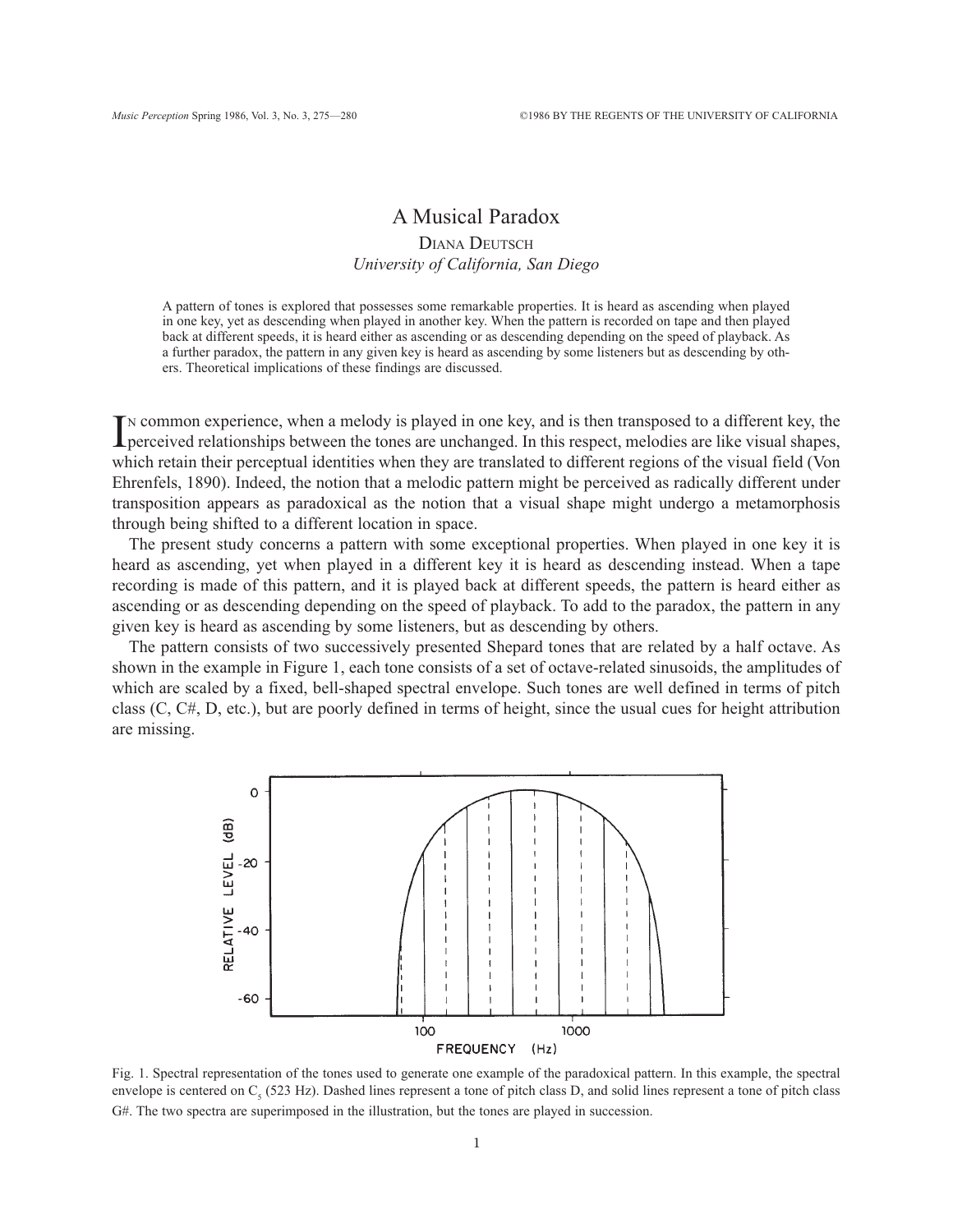## 2 DEUTSCH

Shepard (1964) has shown that when two such tones are played in succession, one hears either an ascending pattern or a descending one, depending on which is the shorter distance between the tones along the pitch class circle (Figure 2). So, for example, when D is played followed by  $D#$ , one hears the pattern as ascending, since the shorter distance here is clockwise. Similarly, when A is played followed by G, one hears the pattern as descending, since the shorter distance here is counterclockwise. These findings show that the perceptual system will, where appropriate, invoke proximity in making judgments of relative height for such tones. (See also Burns, 1981; Pollack, 1978; Risset, 1971; Schroeder, in press.)

But we can then ask, what happens when a pair of these tones is presented that are separated by exactly a half octave (or tritone), so that the same distance between them is traversed in either direction? What happens, for example, when C is played followed by  $F#$ , or A is played followed by  $D#$ , and so on? Will judgments of height here be ambiguous, or will some other principle be invoked to resolve the ambiguity? In Shepard's experiment, data were averaged over subjects and also over pitch classes, and for such data, ascending and descending judgments occurred equally often. This finding is consistent with a perceived ambiguity of height in this condition.

Let us, however, consider more closely the possibility that the perceptual system will not settle for ambiguity, but will instead invoke some other principle in making judgments of relative height. What cues would be available for it to draw on? As one possibility, reference could be made to the absolute positions of the tones along the pitch class circle. If tones in one region on the circle were tagged as higher, and tones in the opposite region as lower, the ambiguity would be resolved.

The present study was undertaken to examine this possibility. Subjects were presented with such tritone pairs, and they judged for each pair whether it formed an ascending or a descending pattern. The results were analyzed separately for each subject as a function of the pitch class of the first tone of the pair. As will be shown, the hypothesis was strikingly confirmed. For most subjects, judgments depended in a systematic fashion on the pitch class of the first tone, showing that tones in one region of the circle were heard as higher, and tones in the opposite region as lower. Yet the way in which the pitch-class circle was oriented with respect to height differed radically from one subject to another.

## Method

## Procedure

Subjects were tested in soundproof booths. On each trial a sequential pair of tones was presented, and the subjects judged whether it formed an ascending or a descending pattern. All tones were 500 msec in duration, and the second tone of each pair followed the first without pause. Each subject was tested in two sessions, which were held on different days, and the results from the two sessions were averaged. Each session consisted of 12 blocks of 12 trials each. Trials within blocks were separated by 5-sec intertrial intervals, and blocks were separated by 1-min pauses. There was a 5-min break between the sixth and seventh blocks. A few practice trials were given at the beginning of each session.

#### Equipment

Tones were generated on a VAX 11/780 computer, with the sound synthesis system developed by Moore (1982). They were recorded and played back on a Sony PCM-F1 digital audio processor, the output of which was passed through a Crown amplifier, and presented to subjects binaurally through Grason-Stadler TDH-49 headphones, at a level of approximately 72 dB SPL.



Fig. 2. The pitch-class circle.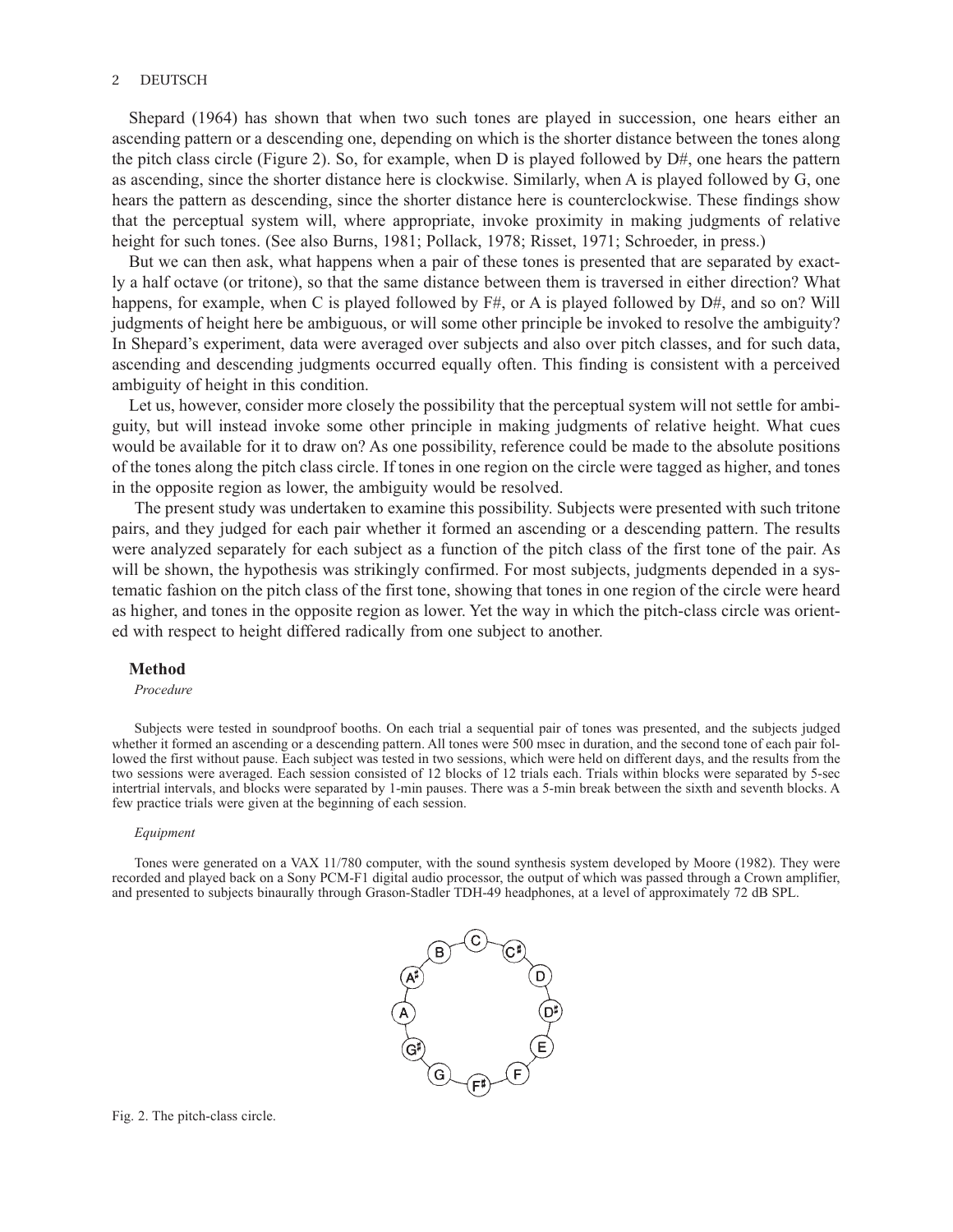### Stimulus Parameters

Each tone consisted of six sinusoids that were separated by octaves, and the amplitudes of the sinusoids were determined by a fixed bell-shaped spectral envelope (Figure 1). A detailed specification of the shape of the envelope is given in Deutsch, Moore, and Dolson (1984). In order to control for possible effects based on the relative amplitudes of the sinusoids, all tone pairs were generated with envelopes placed at six different positions along the spectrum. The envelope peaks were spaced at half-octave intervals, specifically at F#<sub>3</sub> (185 Hz), C<sub>4</sub> (262 Hz), F#<sub>4</sub> (370 Hz), C<sub>5</sub> (523 Hz), F#<sub>5</sub> (740 Hz), and C<sub>6</sub> (1047 Hz)<sup>1</sup>. Thus, for any given pitch class, the relative amplitudes of the sinusoidal components of tones generated under envelopes centered on  $C_4$ ,  $C_5$ , and  $C_6$ were identical to those for the pitch class a half-octave removed for tones generated under envelopes centered on  $F#_3$ ,  $F#_4$ , and  $F#_5$ . In addition, the use of envelopes with positions varying over a 2 1/2 octave range served to establish the generality of the findings for tone pairs that differed substantially in overall height.

Twelve tone pairs were generated under each of the six spectral envelopes, corresponding to the pitch-class pairings C–F#,  $C#$ –G, D–G#, D $\hat{H}$ –A, E–A#, F–B, F#–C, G–C#, G#–D, A–D#, A#–E, and B–F. This produced 72 tone pairs in all. The pairs were presented in blocks of 12, each block consisting of tones generated under one of the six envelopes, and containing one example of each of the pitch-class pairings. Within blocks, the 12 tone pairs were presented in either of two orders. These were essentially random, except that the same pitch classes did not occur in any two consecutive pairs. Twelve blocks were created altogether, with the two within-block orders employed once for each of the envelopes. The twelve blocks were presented in random order.

### Subjects

Eight musically trained subjects with normal hearing participated in the experiment. Seven were students at the University of California, San Diego, and were paid for their participation. The author also served as subject.

## Results and Discussion

The judgments of six of the subjects depended in a systematic fashion on the positions of the tones along the pitch-class circle. Those of the remaining two subjects did not show such a systematic relationship and are not further considered here.

Figure 3 displays, for each of the six subjects, the percentages of judgments that a tone pair formed a descending pattern, as a function of the pitch class of the first tone of the pair. From these judgments we can infer which tones were heard as higher and which as lower. It can be seen that striking differences between subjects emerged in the way that the pitch-class circle was oriented with respect to height. Subject FT, for example, consistently heard pitch classes B to E as higher and F# to A as lower. DD, in contrast, produced a curve that was almost the mirror image of that of FT, consistently hearing pitch classes F# to B as higher and C# to E as lower. TK showed an orientation with tones A to C as higher and C# to G as lower. MB showed a clear peak at B and a corresponding trough at F. For subject AS, A# to D# were higher, and E to A were lower. For subject MJD, F# to A were higher, and C to D# were lower.

It appears from these results that the orientation of the pitch-class circle varies in a haphazard fashion between listeners. This finding has the intriguing consequence that patterns composed from such tone complexes should be perceived by an audience in a large number of different ways. For example, the series of tone pairs E–A#, F#–C, D#–A, G–C#, would for the case of listeners such as FT be perceived as in Figure 4a. However, for the case of listeners such as DD, the identical series of tone pairs would be perceived as in Figure 4b instead!

A particularly striking demonstration of this paradox may be produced by tape recording a number of exemplars of the same tone pair and then playing the tape back at different speeds. In particular, if the tape is first played at normal speed, and is then sped up so that the tones are transposed up a half octave, listeners who first heard the pattern as ascending will now hear it as descending, and listeners who first heard the pattern as descending will now hear it as ascending!

A related association between pitch class and perceived height has recently been obtained by Deutsch et al. (1984) employing two-part patterns consisting of Shepard tones. Such patterns were found to be perceived quite differently depending on which key they were in, so that transposition led to an interchange of voices. The dependence on key did not shift with shifts in the position of the spectral envelope, showing that the effect was not a result of judgments based on the individual spectral components.

<sup>1.</sup>  $C_4$  corresponds to Middle C,  $C_5$  to the octave above Middle C, and so on.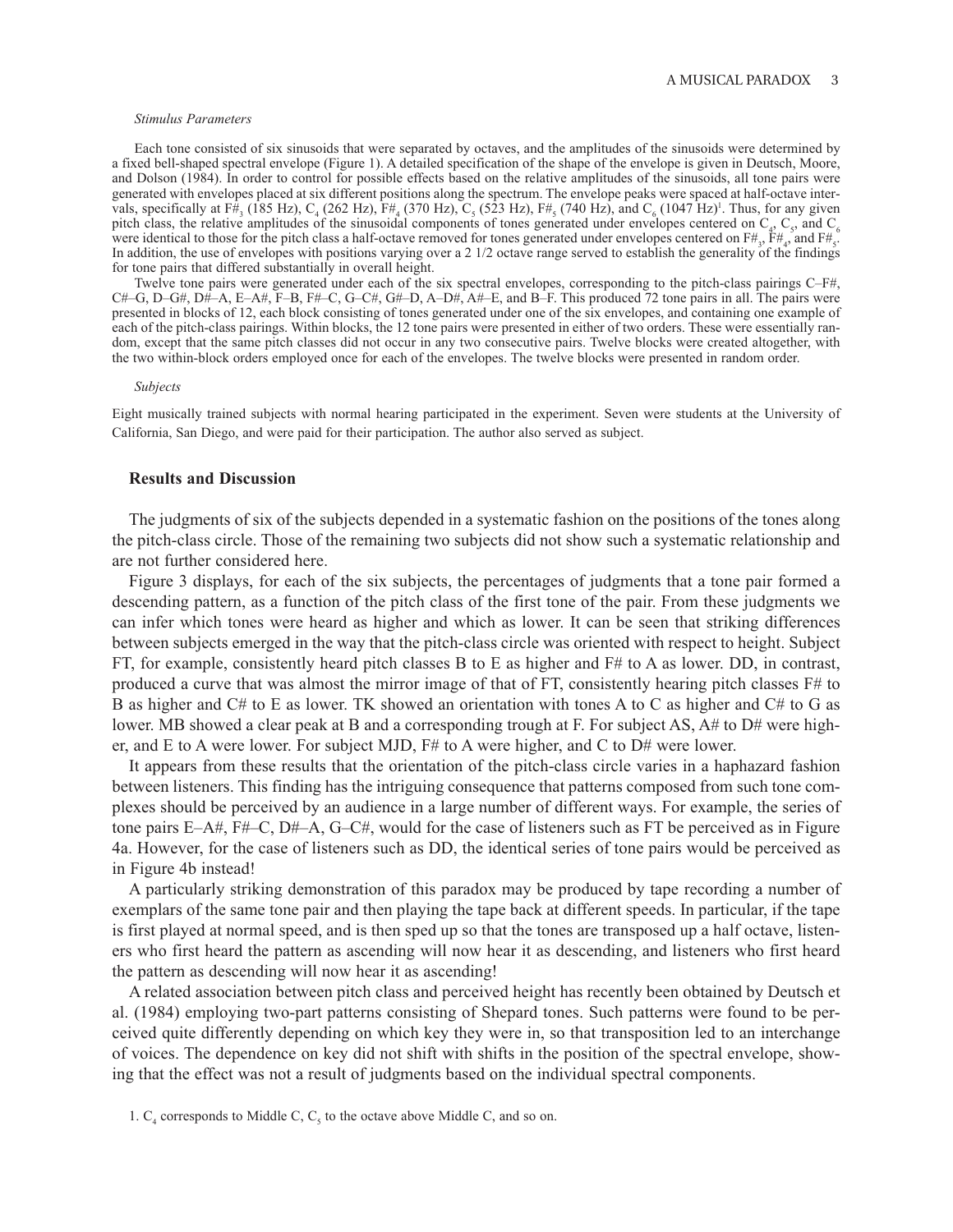

Fig. 3. Percentages of judgments that a tone pair formed a descending pattern, plotted as a function of the pitch class of the first tone of the pair. Data from individual subjects are displayed, averaged over two sessions.



Fig. 4. Representation of the identical series of tone pairs, as perceived by two different subjects. In general, such a series, when constructed as described here, will be perceived by an audience in a large number of different ways.

The finding that listeners are able to refer to the absolute positions of tones along the pitch-class circle in making judgments of height shows that the possession of absolute pitch is, in a sense, considerably more common than has been assumed (a point made recently in a different context by Terhardt & Ward, 1982 and Terhardt & Seewann, 1983).<sup>2</sup> The extent to which this principle is invoked in determining the perceived heights of naturally occurring sounds remains to be investigated.<sup>3</sup>

<sup>2.</sup> Only one subject in the present study possessed absolute pitch, as traditionally determined by the ability to attach verbal labels to notes played in isolation.

<sup>3.</sup> This study was reported in an Invited Address to the Ninety-Third Annual Convention of the American Psychological Association, Los Angeles, August, 1985. The work was supported in part by USPHS Grant MH-21001. I am particularly grateful to F. Richard Moore for the use of the Computer Audio Research Laboratory at the UCSD Center for Music Experiment, to F. Richard Moore and Mark Dolson for software used in generating the sound patterns, and to Lee Ray for technical assistance.